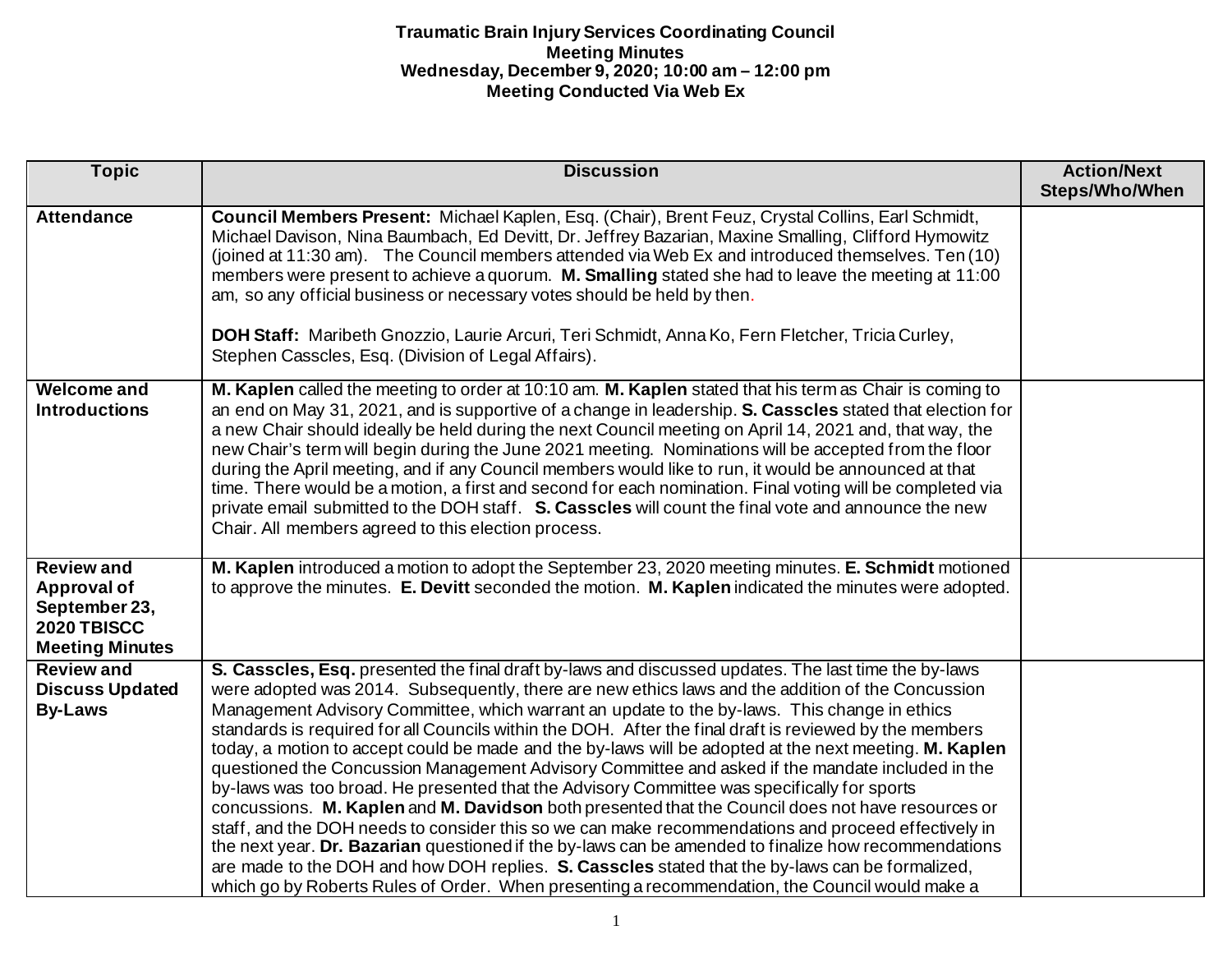motion, second that motion and the recommended action would proceed. **M. Gnozzio** suggested that the Council would be well served to adopt protocols for presenting recommendations to the Department. **Dr. Bazarian** inquired as to what resources are necessary for the Council to work effectively. **M. Kaplen** indicated the Council requires assistance from DOH in terms of a of staff/resources and questioned how other DOH Councils work. **M. Smalling** stated that as a state employee, she recognizes that there are limitations related to the Council's operations. She indicated that the Council may be better served to first identify what action(s) they are able to take with the available resources. What can the members do and address as a group? It should be a multi-year plan, be realistic regarding funds and people involved. Based on our knowledge and resources, what can we accomplish without assistance from DOH? Instead of just listening during these meetings, what can I (as a member) walk away and do, like homework, and bring back to the group? If we need assistance from the DOH, whether it be staffing, it should be a sit down with the DOH separately and looked at realistically.

**S. Casscles** reminded members that **M. Smalling** is only on the call until 11:00 am, and the by-laws still need to be adopted because of the Code of Ethics law (Article V). **M. Kaplen** introduced a motion to amend the by-laws to include Article V (ethics standards) (only) and adopt them at the next meeting. **E. Devitt** motioned to approve; **M. Davison** seconded the motion. **M. Kaplen** declared the motion approved to amend the by-laws. The remaining provisions of the proposed by-laws will be discussed at the next meeting, and determined if they should be adopted and the subsequent Council meeting. It should be noted that when **M. Smalling** left the meeting, **C. Hymowitz** joined the meeting and, therefore, a quorum was still in place.

**M. Kaplen** would like to look into the neurological issues as related to COVID-19, and expressed dissatisfaction that DOH was unable to secure a speaker on the topic. **Dr. Bazarian** presented that he was not sure if neurologic issues related to COVID was an issue within the scope of the Council. Neurologic issues are not "traumatic" and/or "acquired;" **M. Kaplen** presented that he felt the topic was appropriate if the conversation was about the treatment of individuals with TBI in a COVID environment. **B. Feuz** asked if due to the lack of resources for this committee, if the Council is tied to DOH for funding. **S. Casscles** stated that this is an advisory council to the DOH; there is no funding outside of the DOH, and the Council cannot apply for grants because it is not authorized to do so.

**M. Kaplen** stated he will establish a committee/working group with **Dr. Bazarian, M. Davison** to discuss mission of the Council and will arrange meetings with the DOH to further define the role and function of the Council. **E. Schmidt** seconded the motion. DOH stated that since **M. Smalling** was not available to vote, there is no longer a quorum. **M. Kaplen** said he will write a recommendation letter regardless. It was left open if such Council mission statement would be included in the by-laws.

**M. Kaplen** stated he would like to see archived documents and questioned where they were located. **M. Gnozzio** stated that as previously indicated, all available meeting minutes and documents are posted on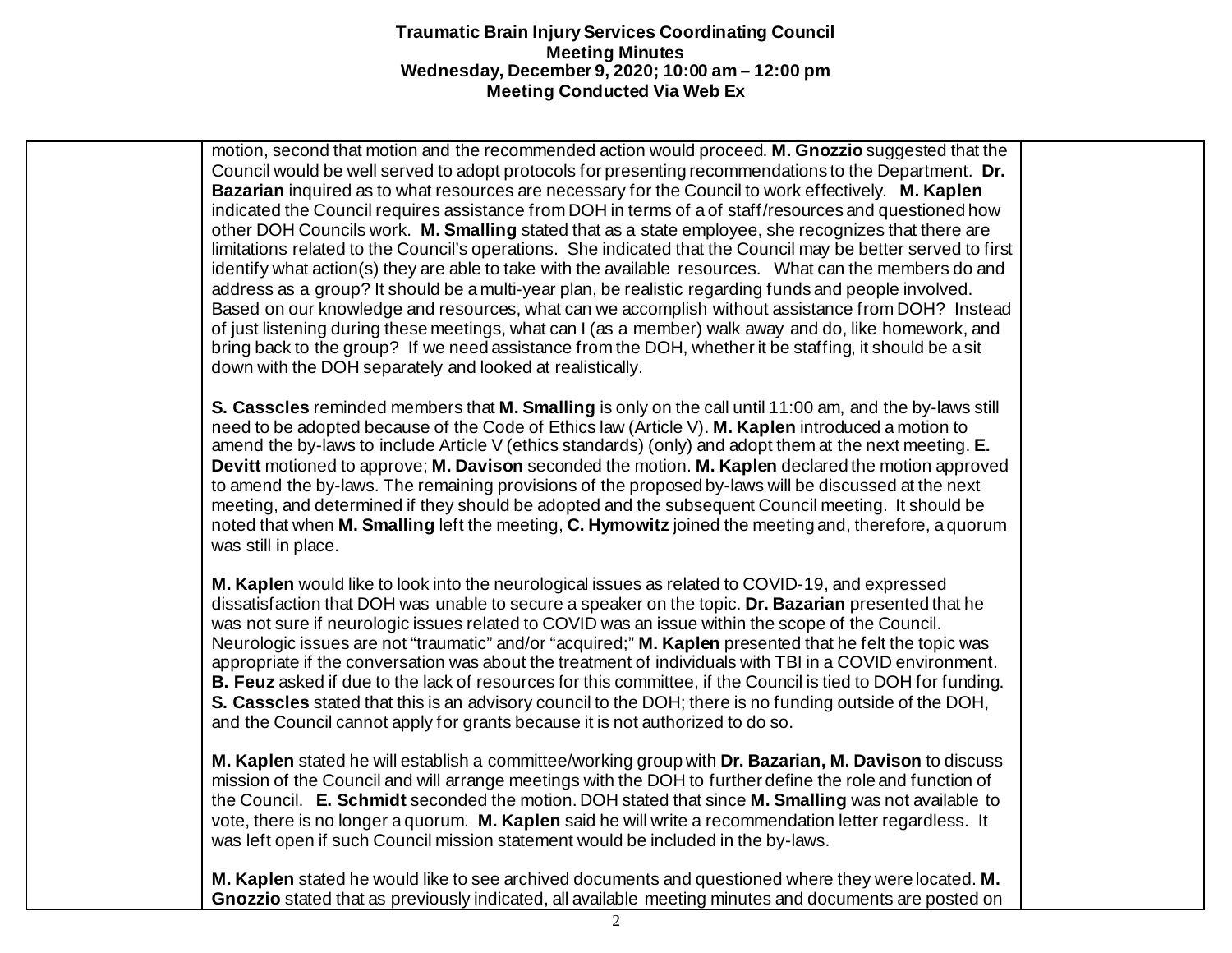|                                                                                                                                           | the DOH website. E. Schmidt requested DOH make a shareable secure folder of all archived<br>documents. M. Gnozzio offered to scan any documents that any Council member provides and to forward<br>that information to members. The DOH storage of documents is a secure system and not available to the<br>public. M. Kaplen indicated that he will provide DOH with scanned copies of all of his historic records<br>related to the Council.                                                                                                                                                                                                                                                                                                                                                                                                                                                                                                                                                                                                                                                                                                                                                                                                                                                                                                                                                                                                                                                                                                                                                                                                                                                                                                                                                                                                                                                                                                                                                                                                                                                                                                                                                                                                                                                                                                                                                                                                                                                                                                                                                                                                                                                                       |                                                                                                                                                                                                                                                                                                                                                                                                                                                                                                                                  |
|-------------------------------------------------------------------------------------------------------------------------------------------|----------------------------------------------------------------------------------------------------------------------------------------------------------------------------------------------------------------------------------------------------------------------------------------------------------------------------------------------------------------------------------------------------------------------------------------------------------------------------------------------------------------------------------------------------------------------------------------------------------------------------------------------------------------------------------------------------------------------------------------------------------------------------------------------------------------------------------------------------------------------------------------------------------------------------------------------------------------------------------------------------------------------------------------------------------------------------------------------------------------------------------------------------------------------------------------------------------------------------------------------------------------------------------------------------------------------------------------------------------------------------------------------------------------------------------------------------------------------------------------------------------------------------------------------------------------------------------------------------------------------------------------------------------------------------------------------------------------------------------------------------------------------------------------------------------------------------------------------------------------------------------------------------------------------------------------------------------------------------------------------------------------------------------------------------------------------------------------------------------------------------------------------------------------------------------------------------------------------------------------------------------------------------------------------------------------------------------------------------------------------------------------------------------------------------------------------------------------------------------------------------------------------------------------------------------------------------------------------------------------------------------------------------------------------------------------------------------------------|----------------------------------------------------------------------------------------------------------------------------------------------------------------------------------------------------------------------------------------------------------------------------------------------------------------------------------------------------------------------------------------------------------------------------------------------------------------------------------------------------------------------------------|
| <b>TBISCC and</b><br><b>Concussion</b><br><b>Management</b><br><b>Advisory</b><br><b>Committee</b><br><b>Mission</b><br><b>Statements</b> | Current Concussion Management Advisory Committee members: Dr. Jeff Bazarian, Brent Feuz,<br><b>Cliff Hymowitz, Paul Novak</b><br>Dr. Bazarian worked with several Council members on Concussion Management. He stated that there is<br>a lot of information on the DOH website, but it is not organized in a user-friendly way. He asked if the<br>TBISCC site can be reorganized and provide a link to the Ontario Living Foundations quide as they<br>update their information frequently. M. Gnozzio stated that there are DOH staff currently working to<br>improve access to the website and make it more user friendly. DOH is hoping to develop a link specific to<br>the TBISCC. This will facilitate C. Hymowitz's request for establishing more social media presence.<br>DOH offered to invite a representative from the DOH Communications Office to join a future TBISCC<br>meeting to discuss proposed changes. M. Gnozzio will inquire whether DOH can provide outside links on<br>the DOH website. Council members should forward the links they would like to include on the TBISCC<br>site to the TBI emailbox.<br>Dr. Bazarian stated that B. Feuz has some ideas regarding how EMS has a better understanding of TBI.<br>Additionally, Dr. Bazarian stated that Dr. Jeremy Cushman would be helpful in these conversations, and<br>will provide his contact information to M. Gnozzio. Dr. Bazarian also indicated that he would like to<br>recommend a potential nomination for Council membership. Dr. Bazarian has the name of someone<br>who may be interested, and will provide contact information to M. Gnozzio.<br>Dr. Bazarian and M. Gnozzio indicated that after the last Council meeting, they discussed the mission<br>statement for the Concussion Management Advisory Committee. Other Councils provide their mission<br>statement on the meeting agenda. DOH could not confirm a specific mission statement for the TBISCC,<br>or the Concussion Management Advisory Committee. Dr. Bazarian will draft the Concussion<br>Management Advisory Committee statement, and DOH will draft the TBISCC statement for members'<br>review by the next meeting.<br>Dr. Bazarian suggested that the Council may be more effective if the Chair were to assign "homework<br>assignments" at the end of a meeting, and Council members could continue to work between meetings.<br>That information would then be presented at the next meeting. M. Kaplen asked for volunteers. E.<br>Devitt, C. Hymowitz, B. Feuz volunteered to work on the Concussion Management Advisory Committee<br>mission statement with Dr. Bazarian, and M. Gnozzio volunteered to assist with development of the | Volunteers Dr.<br>Bazarian, C.<br>Hymowitz and B.<br>Feuz offered to work<br>on Concussion<br>Management<br><b>Advisory Committee</b><br>mission statement.<br>M. Kaplen will send<br><b>TBISCC</b> members<br>and DOH historic<br>documents he has<br>related to the<br>TBISCC.<br>M. Gnozzio to work<br>on a general TBISCC<br>mission statement<br>with volunteers E.<br>Devitt and C.<br>Hymowitz.<br>Dr. Bazarian will<br>send M. Gnozzio<br>contact information<br>regarding a speaker<br>for the next Council<br>meeting. |